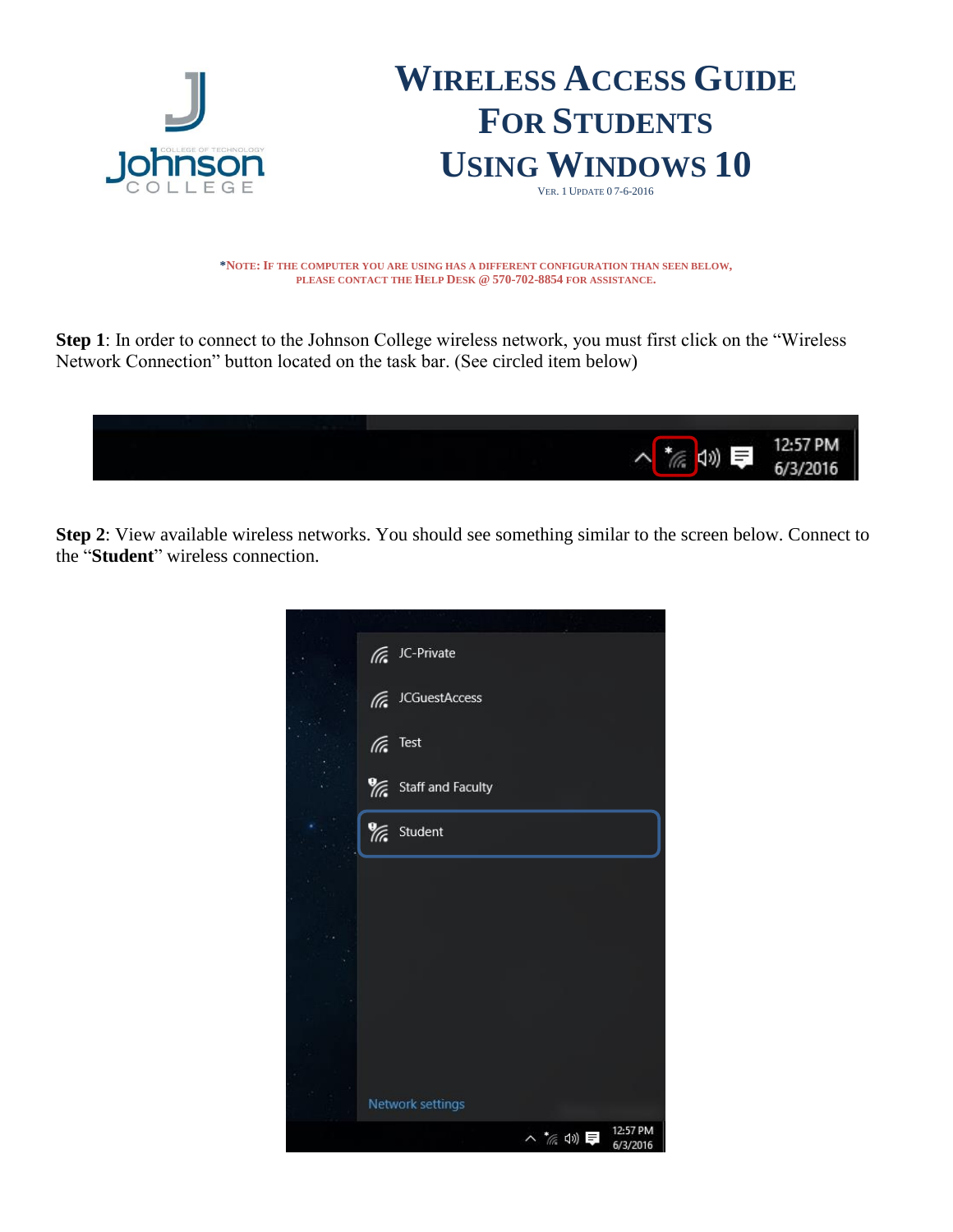**Step 3**: Once you are connected, open **Internet Explorer** or **Edge** and attempt to go to any website. You will then be automatically forwarded to the Johnson College wireless portal as seen below.

**NOTE***: If you are not directed to either of the screens below, type "wireless.johnson.edu" in your address bar and press enter. You should then be redirected to the page.*

|                                                         |                                                                     | $\begin{array}{ c c c }\n\hline\n\multicolumn{1}{ c }{\mathbf{0}} & \mathbf{x} \end{array}$ |
|---------------------------------------------------------|---------------------------------------------------------------------|---------------------------------------------------------------------------------------------|
| A https://wireless.johnson.edu/user/user_login_prov.jsp | $Q - Q$ Certificate error $Q \propto$<br>WLAN Connection Activati X | $A \star \alpha$                                                                            |
|                                                         |                                                                     | $\lambda$                                                                                   |
|                                                         |                                                                     |                                                                                             |
|                                                         |                                                                     |                                                                                             |
|                                                         |                                                                     |                                                                                             |
|                                                         |                                                                     |                                                                                             |
|                                                         |                                                                     |                                                                                             |
|                                                         |                                                                     |                                                                                             |
|                                                         |                                                                     |                                                                                             |
|                                                         |                                                                     |                                                                                             |
|                                                         |                                                                     |                                                                                             |
|                                                         |                                                                     |                                                                                             |
|                                                         |                                                                     |                                                                                             |
|                                                         |                                                                     |                                                                                             |
|                                                         | <b>Johnson College</b> WLAN Connection Activation                   |                                                                                             |
|                                                         |                                                                     |                                                                                             |
|                                                         | GuestWifi<br><b>User Name</b>                                       |                                                                                             |
|                                                         | Password<br>                                                        |                                                                                             |
|                                                         | Log In                                                              |                                                                                             |
|                                                         |                                                                     |                                                                                             |
|                                                         |                                                                     |                                                                                             |
|                                                         | Powered by Ruckus Wireless                                          |                                                                                             |
|                                                         |                                                                     |                                                                                             |

## **NOTE:**

*If you see the screen below instead of the screen above: click "Continue to this website" to be redirected.*